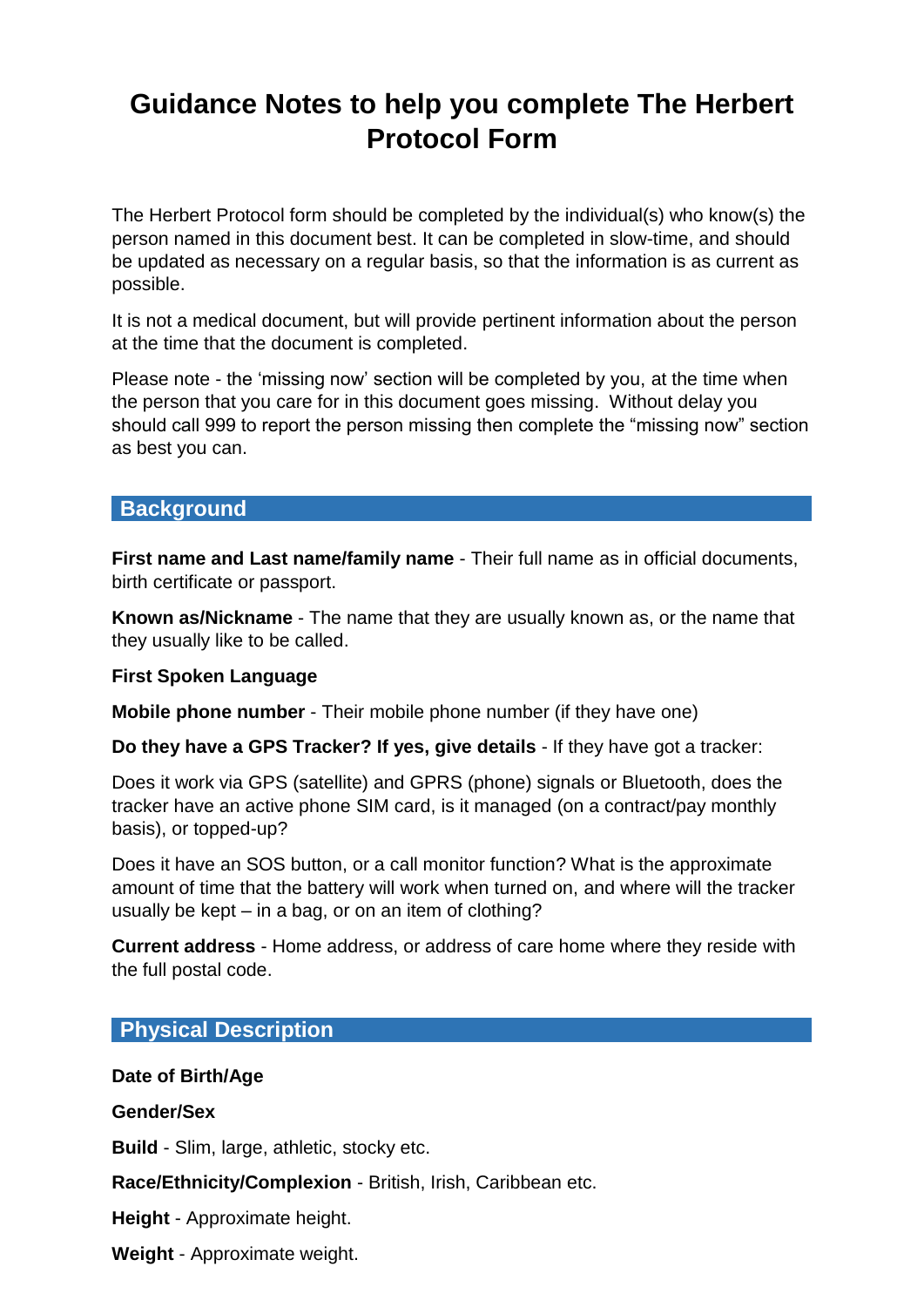## **Marks/Scars/Tattoos** - Location/description/photo

**Hair colour/Cut** - How is the person's hair styled, curly straight, long, thinning, bald etc.

**Eye colour/glasses** - Do they wear glasses or usually need any other vision aid? Do they have limited visibility?

**Other distinctive feature (e.g. facial hair)** - Anything that is not listed above that you can think will assist us in finding the person.

## **Medical History**

**Medical conditions** - Do they have any other/additional long-term health conditions, and how are these conditions usually managed?

**Communication difficulties** - Do they usually communicate verbally, or by using gestures, pointing or a mixture?

How would they usually communicate pain, discomfort, thirst or hunger? Do they have hearing a impairment? If using sign language, in which language and regional dialect?

**Physical impairments** - (also see questions section – below) Does the individual have a disabling condition or other health impairment that requires adaptation, do they need/use assertive devices or [mobility aids](https://www.disabled-world.com/assistivedevices/mobility/) such as crutches, canes, wheelchairs and artificial limbs to obtain mobility?

**Vital medication** *-* Name of medication(s), do they need help in taking their medication, do they prefer liquid medication?

**Frequency** - If they take medication, what dosage is prescribed, how often should they take it, and at what regular/usual time(s) would they take it?

**Symptoms if medication missed** - What would be the immediate effects of missing a dose of medication, what are the longer term effects of missing a dose?

#### **GP's name, surgery address and telephone number**

**Additional Information for searchers:** e.g. is the use of touch appropriate, are they scared of dogs, what things could make them anxious, are they left handed, do they have any allergies, can they, or do they usually speak any other languages?

# **Life History**

Remember people with dementia can have stronger recollection of earlier memories than more recent times.

**All Occupation/Hobbies/Passions/Interests/Volunteer work** - Include career history, voluntary experience, clubs and memberships, hobbies, sports or cultural interests.

**All Favourite place(s) to spend time** - List favourite or significant places, including old family/friend's homes, pubs and clubs, shopping centres, leisure centres or sporting arenas.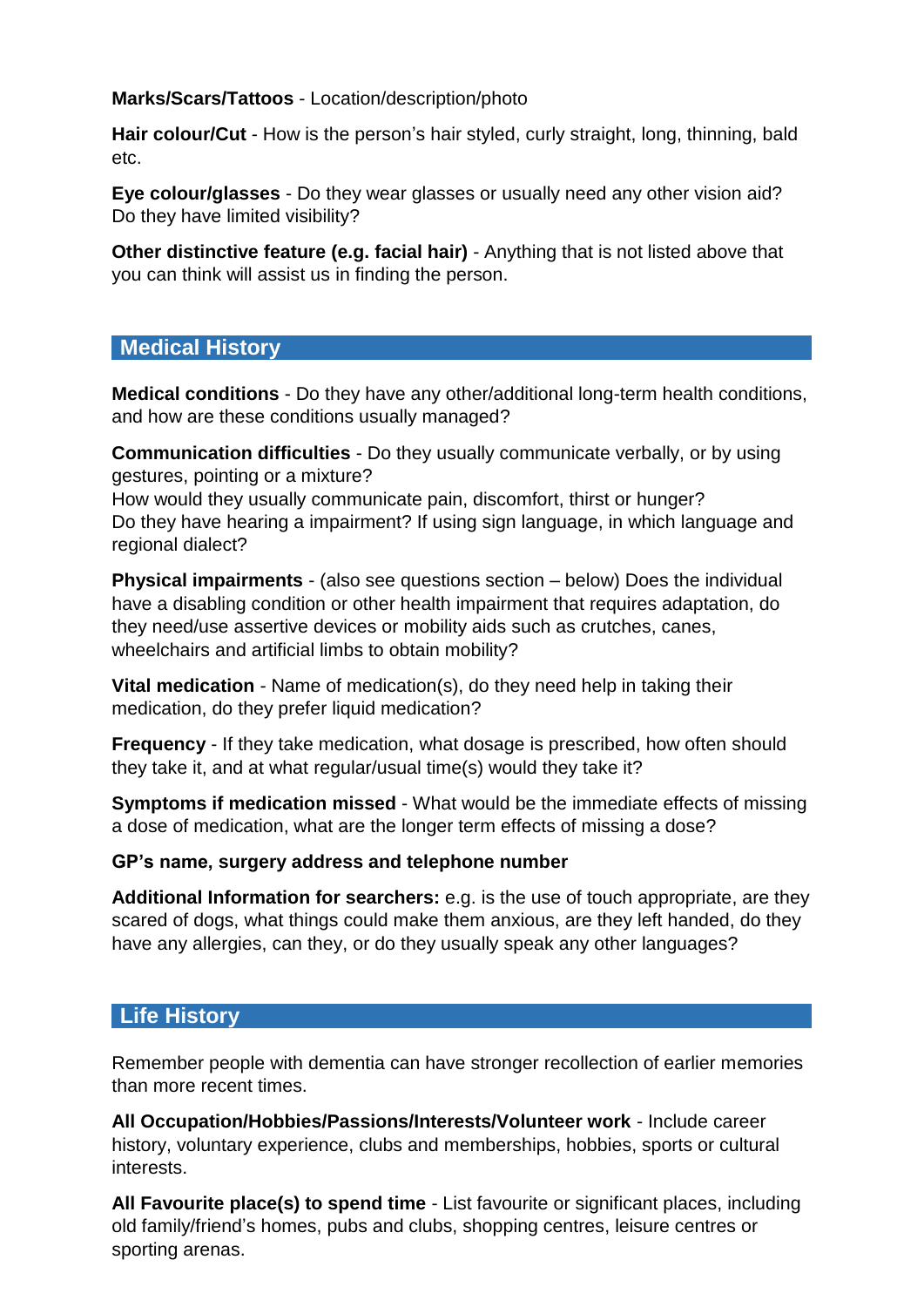**Typical modes of travel (bus pass, etc.) List Oyster card/freedom pass number** - Does the individual like to, or very often travel by bus, tube or train? Would they use public transport to travel to a possible favourite place?

**All Favourite/likely destinations**: as above - List favourite or significant places, including old family/friend's homes, pubs and clubs, shopping centres, leisure centres or sporting arenas

**All favourite footpath/track** - Are there any routes/roads/walks that they would often take, or used to take on a regular basis in the past? (e.g. usual journey to old work place, or to visit an old friend)

**Family or friends living nearby** - Do they have any other close family or friends living locally?

## **Questions**

**How easily can the person walk?** - Are they fully mobile, or do they usually need help in getting around?

**If walking, how far -** Can they usually walk/what length of time can they usually walk for, **before becoming tired** or short of breath?

**Do they use a stick or other walking aid?** - Do they usually need a walking aid, is their mobility affected by variable surfaces, can they use the stairs, do they need handrails, can they stand unaided (and usually for how long)?

**How might they react to being upset or scared?** - What would be the best way to approach them when they are found that would re-assure them that they are now safe/okay? - Would you expect them to be sad/ tearful/upset/panicky/scared/withdrawn/show a sense of helplessness/relief/be

oblivious to everything?

Are there any environmental factors that could make them feel anxious: open spaces, loud noises, large/noisy crowds, tall buildings, darkness, busy roads, traffic/vehicle sounds?

#### **Are they able to drive?**

**Do they have a car?** - Give details of vehicle, including make/model, colour and licence plate

**Do they visit – Church/Mosque/Synagogue/Temple?** - Have they any religious or cultural considerations, how often would they usually visit their place of worship?

**Houses/friends who they visit?** Are there any people/places that they usually visit, or have previously visited on semi-regular occasions now or in the past?

**All Previous addresses – Approximate dates** (Previous home addresses - as accurate/comprehensive as possible)

**All work/school names and addresses – Approximate dates** (as accurate/comprehensive as possible)